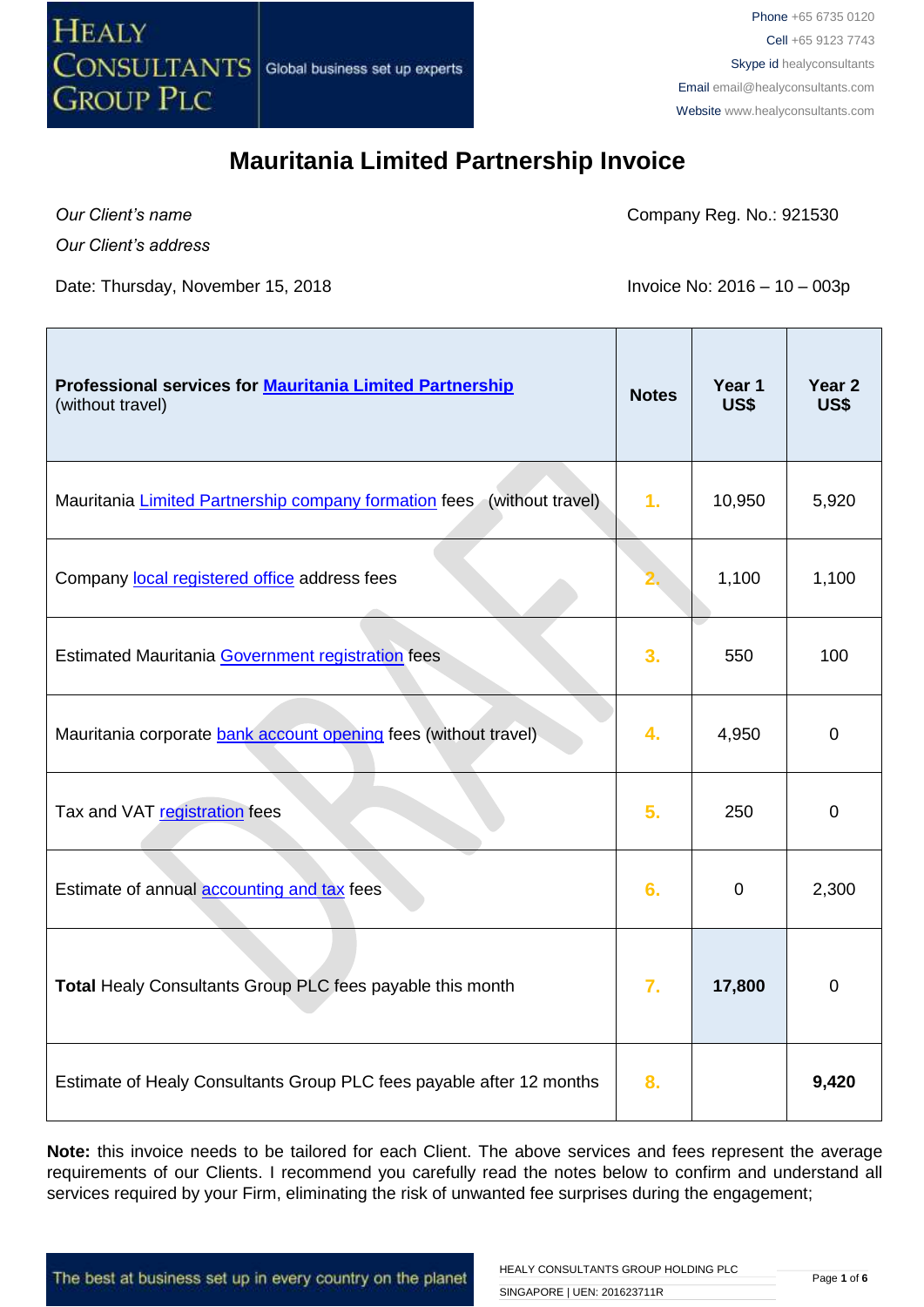#### *Notes to invoice above*

**1.** Healy Consultants Group PLC fees to efficiently and effectively complete Mauritania company registration within two weeks by **i)** choosing the optimum regulatory license for our Client's business activities; **ii)** filing the company statutes with [Direction des Domaines;](http://www.finances.gov.mr/) **iii)** settling our accountant and lawyer fees and **iv)** preparing a high quality company incorporation application for Commercial Registry (Greffe du Tribunal de Commerce);

All [engagement fees](http://www.healyconsultants.com/company-registration-fees/) (click link) are agreed and paid up front and agree to the fees published on our country web pages. Consequently, there are no hidden fees, surprises or ambushes throughout the engagement. All engagement deadlines are agreed up front in the form of a [detailed project plan,](http://www.healyconsultants.com/index-important-links/example-project-plan/) mapping out [deliverables](http://www.healyconsultants.com/deliverables-to-our-clients/) by week throughout the engagement term;



Every week during the engagement, Healy Consultants Group PLC will email our Client a [detailed status](http://www.healyconsultants.com/index-important-links/weekly-engagement-status-email/)  [update.](http://www.healyconsultants.com/index-important-links/weekly-engagement-status-email/) Our Client is immediately informed of engagement problems together with solutions. Your dedicated engagement manager is reachable by phone, Skype, live chat and email and will communicate in your preferred language;

- **2.** In accordance with [Law No. 2000-05 concerning the Commercial Code](http://www.wipo.int/wipolex/fr/text.jsp?file_id=236577#LinkTarget_7738) of Mauritania, each Limited Partnership shall as from the date of its incorporation have a legal registered office in Mauritania, to which all official government communications and notices may be addressed. To comply with this statutory requirement, Healy Consultants Group PLC' Mauritania office will be the registered office address for your company. Thereafter, this address will be used to receive government correspondence including **i)** tax letters **ii)** notice of the legal annual return; and **iii)** all government communications. Most of our Clients wish to plac[e Healy Consultants Group PLC'](http://www.healyconsultants.com/corporate-outsourcing-services/company-secretary-and-legal-registered-office/) office address on invoices, contracts, websites and business cards;
- **3.** This fee is an estimate of government costs payable during your Firm's engagement. All government fee payments will be supported by original receipts and invoices. Examples of government costs include **i)** submission of the company's deeds and articles of association to the notary; **ii)** filing the company statutes with the [Direction des Domaines](http://www.finances.gov.mr/) and **iii)** registering the company with the Commercial Registry (Greffe du Tribunal de Commerce) and the [National Social Security Fund](http://www.cnss.mr/) (Caisse Nationale de Sécurité Sociale). Following engagement completion, Healy Consultants Group PLC will refund our Client any excess of funds received over actual Government costs paid;
- **4.** Healy Consultants Group PLC will be pleased to open a Mauritania corporate bank account without our Client travel. It is a time consuming task, and Healy Consultants Group PLC will shelter our Client from the associated administrative challenges. As you can appreciate, it is a difficult task to obtain bank account approval through a newly formed company when shareholders, directors and bank signatories reside overseas. Healy Consultants Group PLC will prepare a business plan for the bank to optimize the probability of corporate bank account approval;

Depending on our Client's business and nationality, there is a 20% probability the banks will request a bank signatory to travel for a one-hour bank interview. Healy Consultants Group PLC will try its best to negotiate with the bank for a travel exemption. If our Client must travel to Mauritania for corporate bank account opening, Healy Consultants Group PLC will refund our Client US\$950;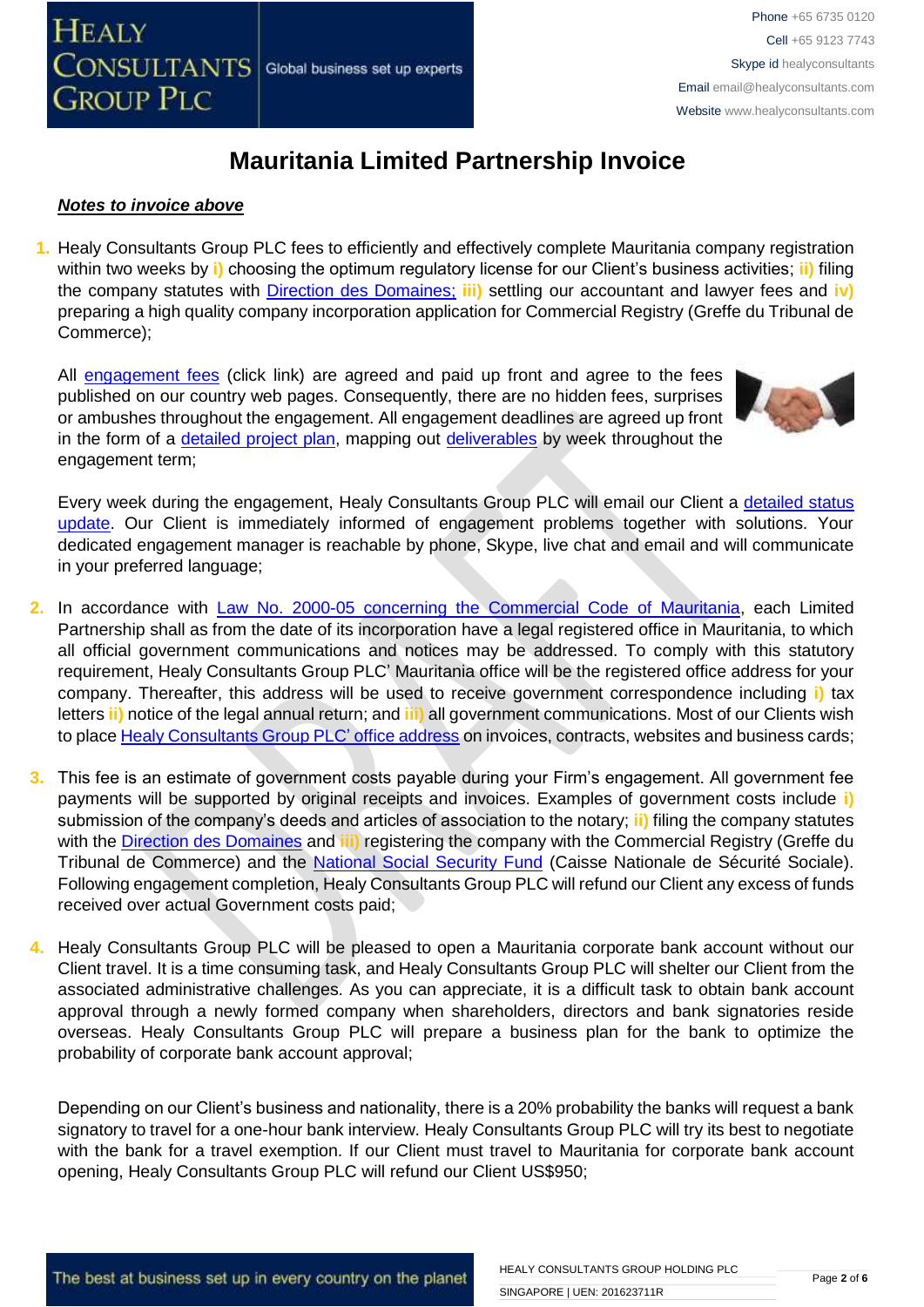If our Client is not comfortable with only a Mauritania corporate bank account, Healy Consultants Group PLC will be pleased to open [an international corporate bank account](http://www.healyconsultants.com/international-banking/) (click link) outside of Mauritania. Examples include New York, Germany, Liechtenstein, Austria, Bulgaria, South Africa, Australia, London, South America or Dubai. All banks will be top tier banks in these countries with excellent internet banking services. Example of our global banking partners include HSBC, Standard Chartered Bank, Citibank, Barclays, Standard bank, ANZ bank, VTB bank, UBS, Credit Suisse;

The banks enjoys ultimate power of approval of corporate bank account applications. Consequently, guaranteed success is outside of Healy Consultants Group PLC' control. What is inside our control is the preparation and submission of a high-quality bank application that maximizes the likelihood of approval. To date, we enjoy a 100% approval record because of [our global banking relationships](http://www.healyconsultants.com/international-banking/corporate-accounts/) and determination;







Global banks continue to tighten corporate bank account opening procedures, their internal compliance departments completing more thorough due diligence of Clients. Consequently, our Clients should expect the bank account approval period to take up to 4 weeks. Furthermore, global banks now require evidence of proof of business in the country where the corporate bank account will be, including sales contracts or lease agreement;

- **5.** In accordance with [Law No. 2000-05 concerning the Commercial Code](http://www.wipo.int/wipolex/fr/text.jsp?file_id=236577#LinkTarget_7738) of Mauritania, each entity must register for corporate tax and VAT at the Direction Générale des Impots;
- **6.** For an active trading company, thes[e accounting and tax](http://www.healyconsultants.com/mauritania-company-registration/accounting-legal/) fees are an estimate of Healy Consultants Group PLC fees to efficiently and effectively discharge your annual company accounting and tax obligations. Following receipt of a set of draft accounting numbers from your company, Healy Consultants Group PLC will more accurately advise accounting and tax fees. For a dormant company, Healy Consultants Group PLC fees are only US\$950;
- **7.** All fees quoted in this invoice correspond to fees quoted [on Healy Consultants Group PLC' website.](http://www.healyconsultants.com/company-registration-fees/) Please review this invoice carefully to identify errors. During the rush of the business day, it is possible that Healy Consultants Group PLC inadvertently made fee calculation errors, typing errors or omitted services or omitted historic fee payments from Clients. In the unfortunate event you identify invoice errors, please revert to me directly re the same. I apologize in advance if I or my staff made invoice errors;
- **8.** Assuming our Clients re-engage Healy Consultants Group PLC in year 2, this fee is an estimate of the fees payable next year, 12 months after the date of company registration;
- **9.** The fees quoted in this invoice are a prediction of the fees required to efficiently and effectively complete this engagement in a timely manner. If during the engagement Healy Consultants Group PLC realizes that the project is more complex than anticipated, requiring a large additional investment of time, my Firm will revert to request additional fees;
- **10.** In accordance with [Mauritania](http://www.wipo.int/wipolex/fr/text.jsp?file_id=236577#LinkTarget_7738) Company Law, there is no minimum issued share capital required for a Mauritania Limited Partnership Company. To optimize engagement efficiency and minimize delays, Healy Consultants Group PLC is happy to deposit these funds on behalf of our clients;

The best at business set up in every country on the planet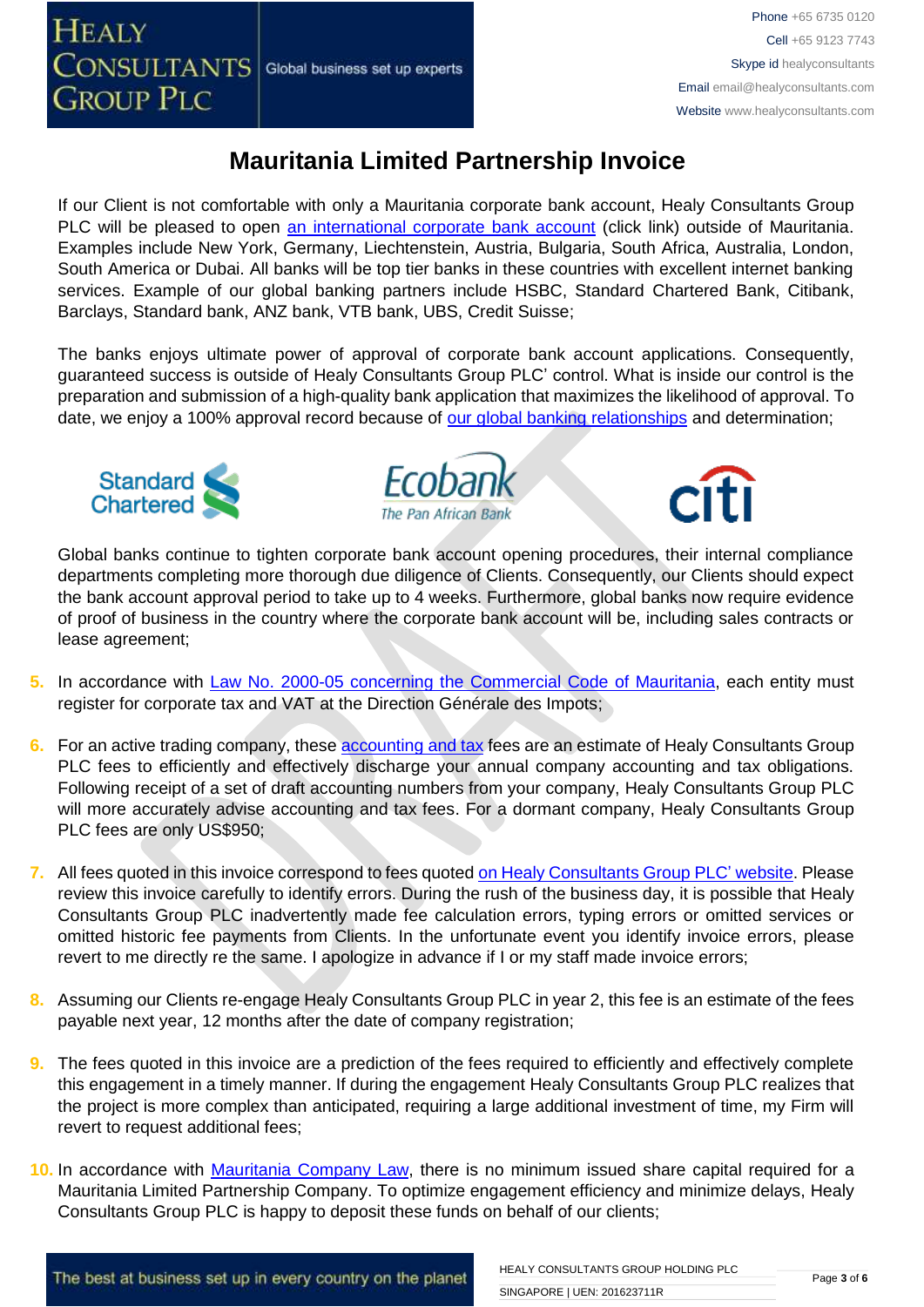- 11. Engage Healy Consultants Group PLC to [project manage](http://www.healyconsultants.com/project-manage-engagements/) business set up in every country on the planet. We are the best in the [world](http://www.healyconsultants.com/best-in-the-world/) at what we do, timely completing the  $A$  to  $Z$  of every country engagement;
- **12.** Depending on our Client's business and nationality, the Mauritanian Government may require a special regulatory license to carry on your business in the country. Healy Consultants Group PLC will assist our Client secure license approval; there may be additional engagement fees. However, the Government enjoys ultimate power of approval of company registrations and business licenses;
- **13.** If our Client and Healy Consultants Group PLC properly plan this engagement, our Clients' will *not* have to travel during this engagement. Healy Consultants Group PLC will efficiently and effectively complete company registration and corporate bank account opening in a timely manner without our Client presence. Instead, our Client will need to **i)** sign and get documents legalized in the embassy in their country of origin and **ii)** courier the originals to Healy Consultants Group PLC office;



- **14.** If our Client requires nominee shareholder and director services [\(click link\),](http://www.healyconsultants.com/corporate-outsourcing-services/nominee-shareholders-directors/) Healy Consultants Group PLC will be pleased to assist. Our fee for professional, passive nominee corporate shareholder amounts to US\$2,100 per annum. Our fee to be both nominee director and shareholder amounts to US\$6,600 per annum. Being the sole shareholders and sole director of a Client's company exposes Healy Consultants Group PLC to reputation, litigation and financial risk;
- 15. If required, Healy Consultants Group PLC will be pleased to assist your firm to secure employee [visa](http://www.healyconsultants.com/corporate-advisory-services/) approvals. Our fee is US\$2,950 for the first employee, US\$1,950 for the second employee, US\$950 per employee thereafter. Our employee visa fees includes preparation of a quality visa application and submitting to the correct Government immigration officers. The Government enjoys ultimate power of approval of visa applications. Consequently, guaranteed success is outside of Healy Consultants Group PLC' control. What is inside our control is the preparation and submission of a high quality immigration visa application that maximizes the likelihood of visa approval;
- **16.** Some of our Clients request Healy Consultants Group PLC to provide temporary shared [office space](http://www.healyconsultants.com/virtual-office/) for 6 months until their preferred business premises is found. If your Firm requires this service, our one-time fee is US\$950. Monthly rental thereafter is paid directly to the landlord, independently of Healy Consultants Group PLC;
- **17.** Monthly, quarterly and mid-year Government tax obligations include monthly and quarterly payroll reporting, VAT and corporation tax return filing. If you need our help, Healy Consultants Group PLC can complete monthly Government reporting for a monthly fee of US\$860. Healy Consultants Group PLC monthly support will include **i)** receive in dropbox the monthly invoices from our Client; **ii)** label monthly bank statement transactions; **iii)** preparation and submission of VAT returns and **iv)** submission of monthly employee payroll reporting;
- **18.** During the engagement, shareholders and directors' documents may need to be translated into the local language; before the Government and Bank approves company registration and corporate bank account opening respectively. Consequently, our Client should budget for possible additional translation and embassy attestation fees. Either our Client or Healy Consultants Group PLC can complete this administrative task;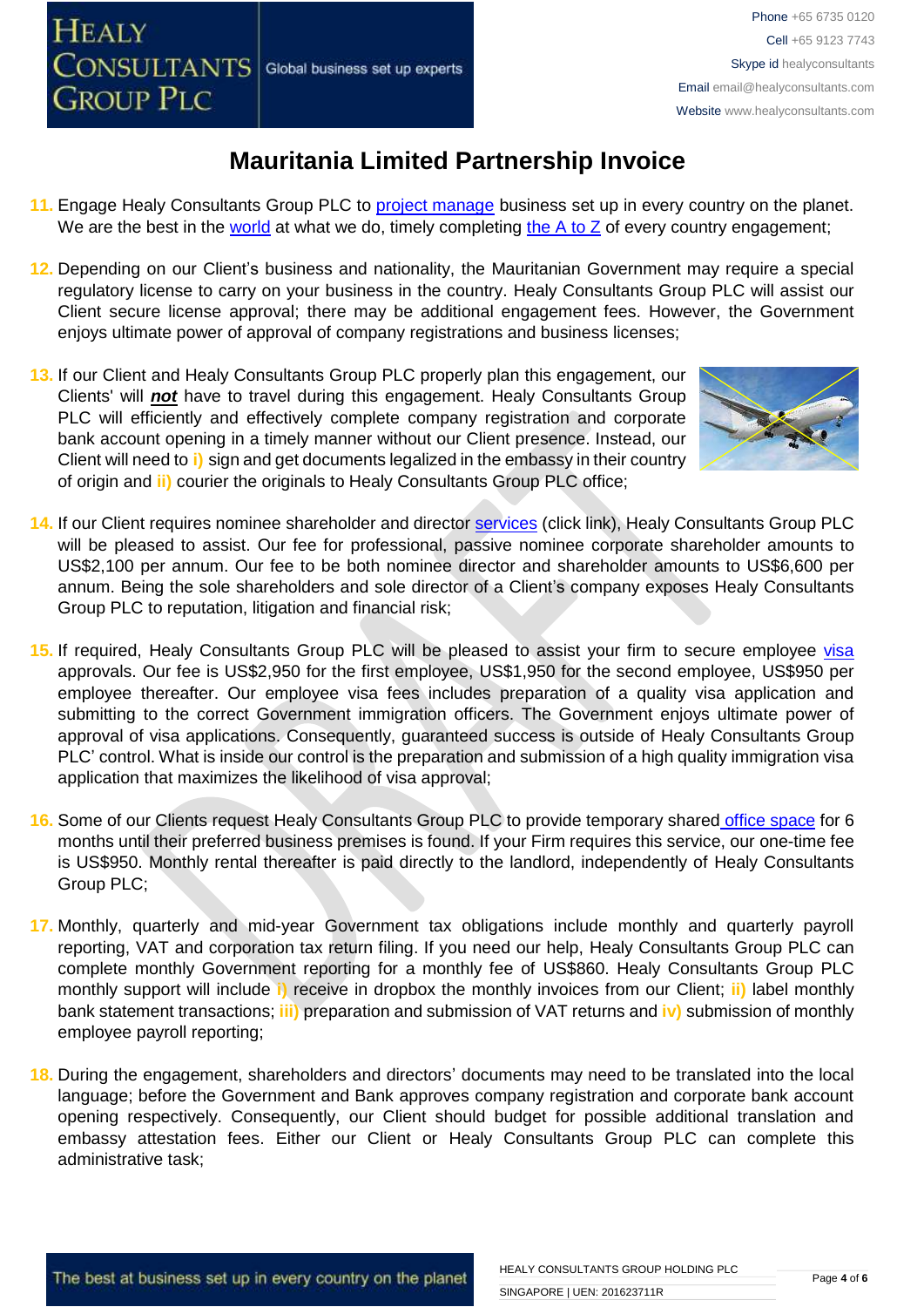As always, Healy Consultants Group PLC will negotiate with all third parties to eliminate or reduce additional engagement costs. For transparency purposes, all third-party fee payments will be supported by original receipts and invoices. Examples of possible third-party payments include **i)** embassy fees; **ii)** notary public costs and **iii)** official translator fees;

- **19.** It is important our Clients are aware of their personal and corporate tax obligations in their country of residence and domicile. Let us know if you need Healy Consultants Group PLC help to clarify your local and international annual tax reporting obligations;
- 20. Some of our Clients' require an *immediate country solution*. With this strategy, within a day Healy Consultants Group PLC can supply our Client **i)** an existing dormant Mauritanian company number and **ii)** an already approved Mauritanian corporate bank account number and iii) a business address. Turnkey solutions are attractive to those entrepreneurs who wish to immediately close a country deal, sign a contract or invoice a customer;
- 
- **21.** As stipulated on our [business website](http://www.healyconsultants.com/) and in section 3 of our engagement letter, Healy Consultants Group PLC will only commence the engagement following **i)** settlement of our fees and **ii)** completion and signing of our legal engagement letter;
- **22.** Healy Consultants Group PLC will only incorporate your company after 75% of [due diligence](http://www.healyconsultants.com/due-diligence/)  [documentation](http://www.healyconsultants.com/due-diligence/) is received by email. Healy Consultants Group PLC will only open a corporate bank account after 100% of the Client's original due diligence documentation is received by courier;
- 23. During the annual renewal engagement with our Client, our in-house Legal and Compliance Department [\(click link\)](http://www.healyconsultants.com/about-us/key-personnel/cai-xin-profile/) reviews the quality and completeness of our Client file. Consequently, Healy Consultants Group PLC may revert to our Client to ask for more up to date [due diligence documentation;](http://www.healyconsultants.com/due-diligence/)
- **24.** To assist our Clients to minimize foreign exchange costs, we offer the payment in SG\$, Euro, Pounds or US\$. Kindly let me know in which currency your Firm prefers to settle our fees and I will send an updated invoice, thank you;
- **25.** Some of our Clients' engage Healy Consultants Group PLC t[o recruit \(click link\)](http://www.healyconsultants.com/corporate-outsourcing-services/how-we-help-our-clients-recruit-quality-employees/) local employees. We have a lot of experience in this area and we are quite skilled at securing quality candidates for our Clients';